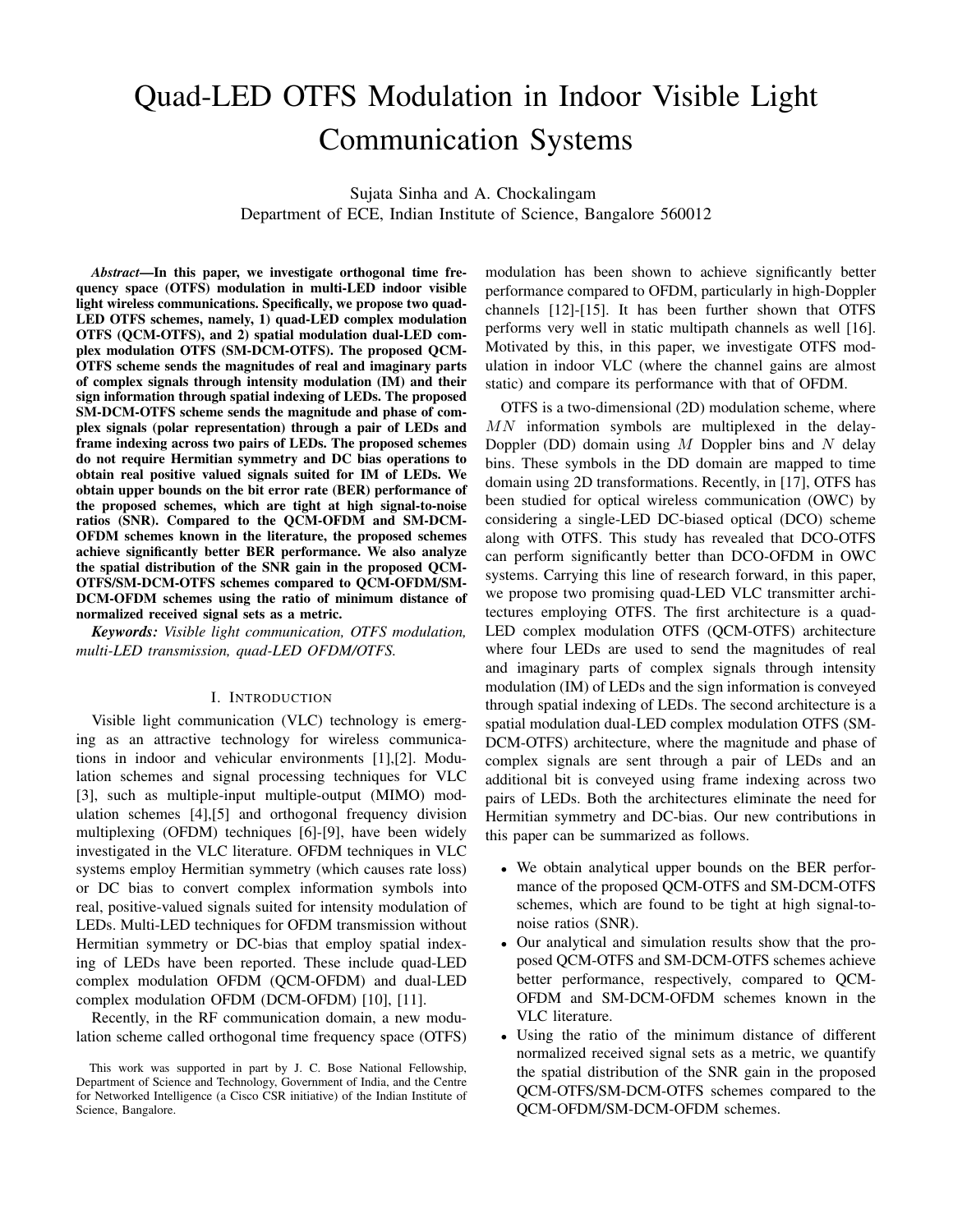

Fig. 1: Indoor VLC system setup. A cross represents an LED and a dot represents a PD.

# II. INDOOR VLC SYSTEM MODEL

Consider an indoor MIMO VLC system consisting of  $N_t$ transmit LEDs and  $N_r$  receive PDs in a room of dimension 5m  $\times$  5m  $\times$  3.5m as shown in Fig. 1. Each LED is either OFF or emits some intensity whose magnitude is based on the complex modulated signal sent in each channel use. The proposed QCM-OTFS and SM-DCM-OTFS schemes (presented in the next section) are block transmission schemes that employ multiple channel uses (say, Q channel uses) for transmission. Let **X** denote the  $N_t \times Q$  transmit matrix, given by

$$
\mathbf{X} = \begin{bmatrix} x[1,1] & x[1,2] & \cdots & x[1,Q] \\ x[2,1] & x[2,2] & \cdots & x[2,Q] \\ \vdots & \vdots & \ddots & \vdots \\ x[N_t,1] & x[N_t,2] & \cdots & x[N_t,Q] \end{bmatrix},
$$

where  $x_i$  denotes the intensity of light transmitted by the jth LED. We assume that the LEDs have Lambertian radiation pattern. We consider a static channel with line-of-sight (LOS) paths between the LEDs and the PDs. The channel matrix H is of order  $N_r \times N_t$ , whose  $(i, j)$ th element  $h_{ij}$  is the LOS channel gain between the *j*th LED and *i*th PD given by [1]

$$
h_{ij}^{\text{LOS}} = \frac{n+1}{2\pi} \cos^n \phi_{ij} \cos \theta_{ij} \frac{A}{d_{ij}^2} \text{rect}\left(\frac{\theta_{ij}}{FOV}\right), \quad (1)
$$

where  $n$  is the mode number of the LED radiation pattern,  $\phi_{ij}$  is the angle of emergence from the *j*th LED towards the ith PD,  $\vec{A}$  is the area of the PD,  $d_{ij}$  is the distance between the jth LED and the ith PD,  $\theta_{ij}$  is the angle of incidence at the *i*th PD from the *j*th LED,  $FOV$  is the field-of-view of the PD, and  $rect(x) = 0$ , for all  $|x| > 1$ , where  $|\cdot|$  represents the absolute value operator or cardinality of a set. The mode number is given by  $n = \frac{-\ln(2)}{\ln \cos \Phi}$  $\frac{-\ln(2)}{\ln \cos \Phi_{\frac{1}{2}}}$ , where  $\Phi_{\frac{1}{2}}$  is the half power semi-angle of the LED.

Assuming perfect channel knowledge and synchronisation at the receiver, the received matrix Y of order  $N_r \times Q$  can be written as

$$
Y = rHX + N,\t(2)
$$

where  $r$  is the responsivity of the PD in Amps/Watt and N is the  $N_r \times Q$  noise matrix. Each element in N is the sum of thermal noise and ambient shot noise which is modelled as i.i.d. Gaussian with zero mean and variance  $\sigma^2$ . The average SNR is given by  $\bar{\gamma} = \frac{r^2}{\sigma^2 N}$  $\frac{r^2}{\sigma^2 N_r} \sum_{i=1}^{N_r} \mathbb{E}[|\mathbf{h}_i \mathbf{X}|^2]$ , where  $\mathbf{h}_i$  is the ith row of H.



Fig. 2: Placement of the transmitter LEDs and receiver PDs.

The proposed schemes use four transmit LEDs (i.e.,  $N_t =$ 4). These LEDs are placed 0.5 m below the ceiling of the room with  $d_{tx}$  as the distance between the LEDs as shown in Fig. 2(a). The placement of the receiver is as shown in Fig 2(b). The coordinate of the receiver location on the receiver plane (which is 0.8 m above the ground) is denoted by  $(X_R, Y_R)$ . The receiver is assumed to have  $N_r = 4$  PDs placed at the corners of a square of side  $d_{rx}$  and center  $(X_R, Y_R)$ . We will vary the location of the receiver in the receiver plane and obtain the spatial distribution of the system performance.

# III. PROPOSED QCM-OTFS AND SM-DCM-OTFS

In this section, we present the proposed QCM-OTFS and SM-DCM-OTFS schemes.

# *A. Proposed QCM-OTFS scheme*

The block diagram of the proposed QCM-OTFS scheme is shown in Fig. 3. The QCM-OTFS transmitter uses four LEDs. It uses the real and imaginary parts of the complex signal and their signs to convey information through the VLC channel without using Hermitian symmetry.  $NM \log_2 |\mathbb{A}|$  information bits are mapped to NM modulation symbols from a modulation alphabet  $A$  (e.g., QAM/PSK), where  $|A|$  is the alphabet size. These information symbols, denoted by  $x[k, l]$ ,  $k = 0, 1, \dots, N - 1, l = 0, 1, \dots, M - 1$  are populated in a matrix  $\mathbf{X}_{in}$  of size  $N \times M$  in the delay-Doppler (DD) domain. The matrix  $X_{in}$  is converted into a matrix X in the time-frequency (TF) domain using  $N \times M$ -point (2D) inverse symplectic finite Fourier transform (ISFFT) operation. The  $(n, m)$ th element in **X**, denoted by  $X'[n, m]$ , is given by

$$
X[n,m] = \frac{1}{MN} \sum_{k=0}^{N-1} \sum_{l=0}^{M-1} x[k,l] e^{j2\pi \left(\frac{nk}{N} - \frac{ml}{M}\right)},\qquad(3)
$$

where  $n = 0, 1, \dots, N - 1$  and  $m = 0, 1, \dots, M - 1$ . The TF domain complex matrix  $X$  is converted into a time domain matrix S of size  $N \times M$  using M-point Heisenberg transform using  $M$ -point IDFT [15], as

$$
\bar{\mathbf{S}} = \sqrt{M} \mathbf{F}_M^H \mathbf{X}^T,\tag{4}
$$

where  $\mathbf{F}_{M}^{H}$  is the M-point IDFT matrix given by  $\mathbf{F}_{M}$  =  $\left(\frac{1}{2}\right)$  $\frac{1}{M}e^{2\pi j\frac{ml}{M}}\bigg\}_{m=1}^{M-1}$  $\sum_{m,l=0}^{n+1}$ . The  $(n,m)$ th element of  $\bar{S}$ , denoted by  $\overline{S}[n, m]$ , is given by

$$
\bar{S}[n,m] = \frac{1}{\sqrt{M}} \sum_{m=0}^{M-1} \mathbf{X}[n,m] e^{j2\pi \frac{ml}{M}}.
$$
 (5)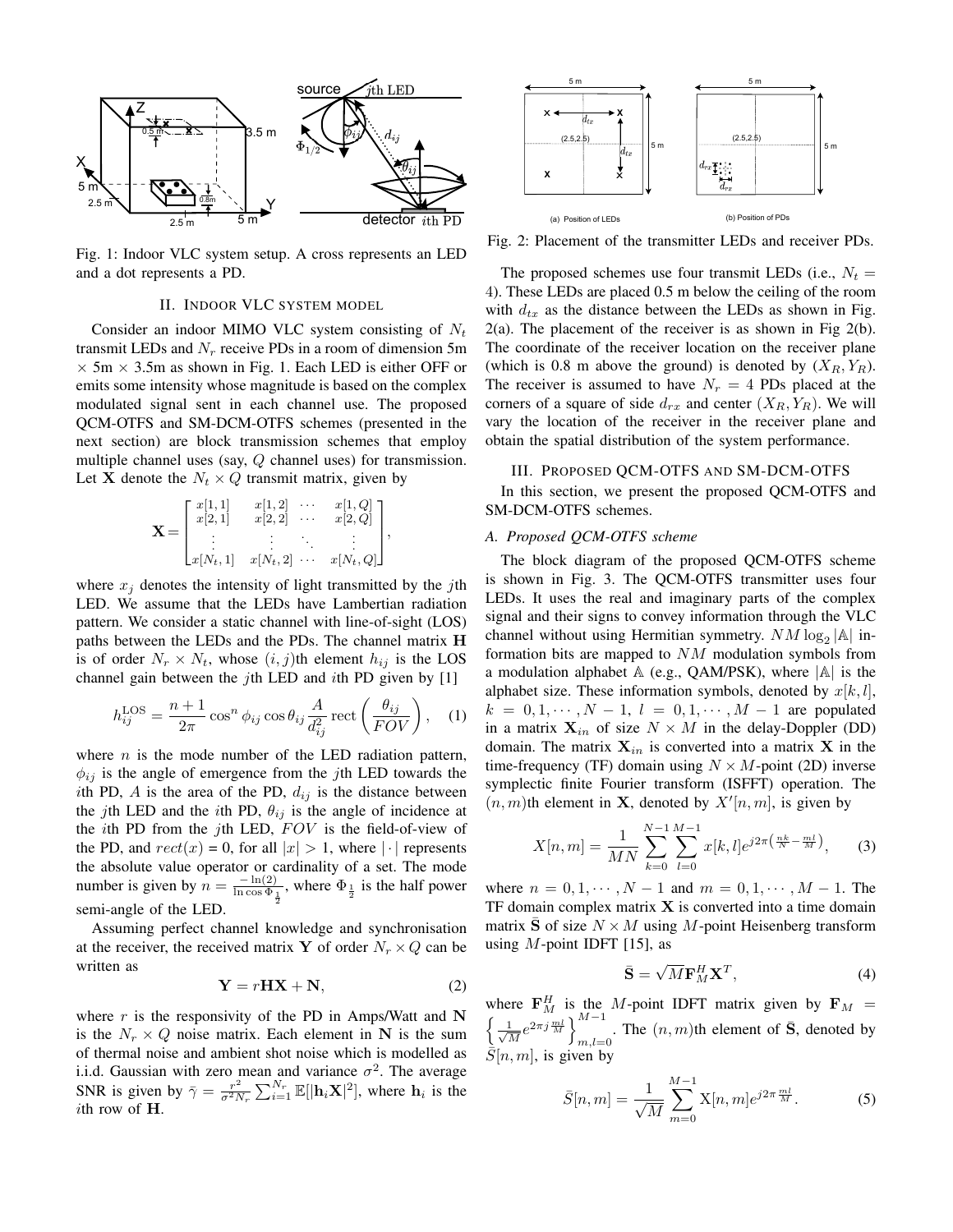

Fig. 3: Proposed QCM-OTFS scheme.

The matrix  $\bar{S}$  is then converted into an  $NM$ -sized complex vector s through parallel-to-serial (P/S) conversion. The elements of s can be written as

$$
s(k) = s_R(k) + j s_I(k),\tag{6}
$$

where  $k = 0, 1, \dots, NM - 1$ , and  $s_R$  and  $s_I$  are real and imaginary parts of  $s(k)$ , respectively. Two LEDs (LED1 and LED2) are used to transmit magnitude of real part of complex number and two different LEDs (LED3, LED4) are used to transmit the imaginary parts as follows:

- 1)  $s_R^+(k) = |s_R(k)|$  if  $s_R(k) \ge 0$  and  $s_R^-(k) = |s_R(k)|$  if  $s_R(k) < 0$ ,
- 2)  $s_I^+(k) = |s_I(k)|$  if  $s_I(k) \ge 0$  and  $s_I^-(k) = |s_I(k)|$  if  $s_I(k) < 0.$

The vectors  $\mathbf{s}_R^+$ ,  $\mathbf{s}_R^-$ ,  $\mathbf{s}_I^+$ , and  $\mathbf{s}_I^-$  drive LED1, LED2, LED3 and LED4, respectively, and they can be viewed as a  $4 \times NM$ transmission matrix S. It can be noted that, because of the above quad-LED transmission strategy, we can drive the LEDs with positive real values without using Hermitian symmetry and DC bias. It is also noted that, in any given channel use, only two LEDs are turned on. We can see that  $NM$  symbols from the alphabet  $A$  are sent in  $NM$  channel uses in this scheme. Therefore, the achieved rate in bits per channel use (bpcu) is given by  $\eta_{\text{qcm-offs}} = \log_2 |\mathbb{A}|$  bpcu.

Let Y denote the  $N_r \times NM$  received signal matrix corresponding to the transmit signal matrix S. Then, Y can be written as

$$
Y = rHS + W, \tag{7}
$$

where H is the  $N_r \times 4$  MIMO VLC channel matrix, W is the  $N_r \times NM$  noise matrix, and r is the responsivity. Let S denote the set of all possible QCM-OTFS transmit signal matrices. The maximum likelihood (ML) decision rule can then be written as

$$
\hat{\mathbf{S}}_{ML} = \underset{\mathbf{S} \in \mathbb{S}}{\operatorname{argmin}} ||\mathbf{Y} - r\mathbf{H}\mathbf{S}||^2. \tag{8}
$$

The s vector corresponding to the detected matrix  $\hat{S}_{ML}$  is converted into matrix  $\hat{\bar{S}}$  of size  $N \times M$  by serial-to-parallel (S/P) conversion. The matrix  $\hat{\bar{S}}$  is converted into TF domain matrix **X** of size  $N \times M$  using Wigner transform as

$$
\hat{\mathbf{X}} = \frac{1}{\sqrt{M}} \mathbf{F}_M \hat{\mathbf{S}},\tag{9}
$$

where  $\mathbf{F}_M$  is the M-point DFT matrix. We perform  $NM$ point SFFT operation on  $\hat{\mathbf{X}}$  to form a matrix  $\hat{\mathbf{X}}_{in}$ . The  $(k, l)$ th element of  $\mathbf{X}_{out}$  is denoted by  $\hat{x}[k, l], k = 0, \cdots, N - 1$ ,  $l = 0, \dots, \frac{M}{2} - 2$ , and is given by

$$
\hat{x}[k,l] = \sum_{n=0}^{N-1} \sum_{m=0}^{M-1} \hat{\bar{X}}[n,m] e^{-j2\pi \left(\frac{nk}{N} - \frac{ml}{M}\right)}.
$$
 (10)

The  $\hat{x}[k, l]$ s are mapped to the nearest symbols in A, which are demapped to the corresponding information bits.

## *B. Proposed SM-DCM-OTFS scheme*

The block diagram of the proposed SM-DCM-OTFS scheme is shown in Fig. 4. The SM-DCM-OTFS transmitter consists of two pairs of LEDs. One information bit (index bit) decides which pair among the two will be used to send a given OTFS frame consisting of  $NM \log_2 |\mathbb{A}|$  information bits. One LED in the chosen pair transmits the magnitude and the other LED transmits the phase of the complex signal. NM information symbols are populated in a  $N \times M$ -sized matrix  $\mathbf{X}_{in}$  in the DD domain, which is passed through  $N \times M$  point ISFFT operation to obtain the signal matrix  $\bar{\mathbf{X}}$  in the TF domain. This TF domain signal matrix is converted into the matrix S in the time domain using Heisenberg transform. The matrix S is converted into a vector s by P/S conversion. Each element of vector s is represented in the polar form  $s_i = r_i e^{j\phi_i}$ , where

$$
r_i = |s_i|, \quad r_i \in \mathbb{R}^+
$$
  
\n
$$
\phi_i = \arg(s_i), \quad \phi_i \in [0, 2\pi).
$$
\n(11)

Let r and  $\phi$  denote the NM-length magnitude and phase vectors corresponding to a given OTFS frame. An index bit b decides which pair of LEDs is used for transmission of a given OTFS frame as follows: 1) if  $b = 0$ , LED1 and LED2 transmit r and  $\phi$ , respectively, and 2) if  $b = 1$ , LED3 and LED4 transmit r and  $\phi$ , respectively. Note that in a given channel use only one pair of LEDs is on and the other pair remains off, forming a  $4 \times NM$  transmission matrix S. As can be seen, in this scheme, NM information symbols are conveyed in NM channel uses along with one index bit for each frame. Therefore, the achieved rate in this scheme is given by  $\eta_{\text{sm-dem-offs}} = \log_2 |\mathbb{A}| + \frac{1}{NM}$  bpcu. At the receiver, inverse operations as shown in Fig. 4 are carried out. After the SFFT operation we look at the non-zero rows of  $\hat{\mathbf{X}}_{in}$  to determine  $b$ . After determining  $b$  and constellation demapping, we recover the information bits.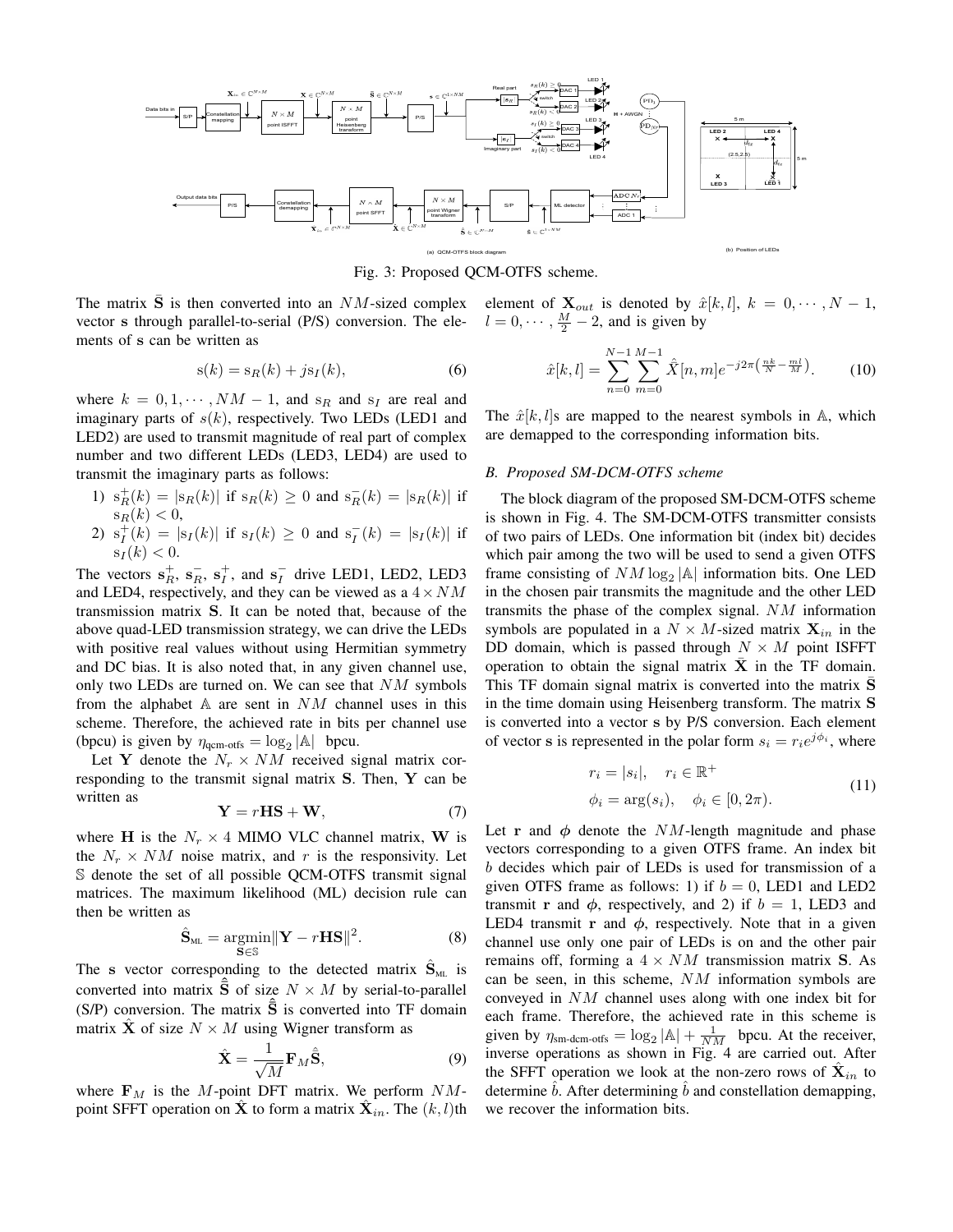

Fig. 4: Proposed SM-DCM-OTFS scheme.

#### IV. PERFORMANCE ANALYSIS

In this section, we obtain the upper bound on the BER performance of the proposed schemes and a normalized minimum distance metric to compare the performance of different schemes.

## *A. Upper bound on BER*

Consider the system model in (7) and the corresponding ML decision rule in (8). Normalizing the elements of the noise matrix to variance one, (7) can be written in the form

$$
\mathbf{Y} = -\frac{r}{\sigma} \mathbf{H} \mathbf{S} + \mathbf{W}.
$$
 (12)

The ML decision rule in (8) can be simplified as

$$
\hat{\mathbf{S}}_{ML} = \underset{\mathbf{S} \in \mathbb{S}}{\operatorname{argmin}} \left( \frac{r}{\sigma} \|\mathbf{H}\mathbf{S}\|^2 - 2\mathbf{Y}^T \mathbf{H}\mathbf{S} \right). \tag{13}
$$

Let  $S_1$  and  $S_2$  denote two transmit signal matrices. The pairwise error probability (PEP) of giving a decision in favor of  $S_2$  when  $S_1$  was transmitted can be written as [11]:

$$
PEP\left(\mathbf{S}_1 \rightarrow \mathbf{S}_2 \mid \mathbf{H}\right) = Q\left(\frac{r}{2\sigma} \left\| \mathbf{H}\left(\mathbf{S}_2 - \mathbf{S}_1\right) \right\|\right). \tag{14}
$$

An upper bound on the BER can be obtained using union bound as

$$
p_e \leq \frac{1}{|\mathbb{S}|MN} \sum_{i=1}^{|\mathbb{S}|} \sum_{j=1, i \neq j}^{|\mathbb{S}|-1} PEP\left(\mathbf{S}_i \to \mathbf{S}_j \mid \mathbf{H}\right) \frac{d\left(\mathbf{S}_i, \mathbf{S}_j\right)}{\eta}
$$

$$
= \frac{1}{|\mathbb{S}|MN} \sum_{i=1}^{|\mathbb{S}|} \sum_{j=1, i \neq j}^{|\mathbb{S}|-1} Q\left(\frac{r}{2\sigma} \left\| \mathbf{H}\left(\mathbf{S}_j - \mathbf{S}_i\right) \right\|\right) \frac{d\left(\mathbf{S}_i, \mathbf{S}_j\right)}{\eta},\tag{15}
$$

where  $d(\mathbf{S}_i, \mathbf{S}_j)$  is the Hamming distance between bit mappings corresponding to the signal matrices  $S_i$  and  $S_i$ , and  $\eta$ is the achieved rate of the system.

## *B. Normalized minimum distance of received signal sets*

Here, we obtain a metric based on the ratio of the normalized minimum distances of the received signal sets of different schemes in order to compare their performance. We use this metric to assess the relative high-SNR performance of difference schemes. Suppose  $\mathbb{S}_{tx} = \{S_1, S_2, \cdots, S_K\}$  is the set of all possible transmit signal matrices of a particular

scheme, where K is the size of the signal set. Let  $\mathbb{S}_{rx}$  =  ${H}S_1, HS_2, \cdots, HS_K$  be the corresponding received signal set in the absence of noise for a given H. The matrices in the set  $\mathbb{S}_{rx}$  are normalized by the average received signal power to obtain the normalized received signal set  $\tilde{\mathbb{S}}_{rx}$  as  $\tilde{\mathbb{S}}_{rx} = \{ \tilde{\mathbf{Y}}_1, \tilde{\mathbf{Y}}_2, \cdots, \tilde{\mathbf{Y}}_K \}, \text{ where }$ 

$$
\tilde{\mathbf{Y}}_{i} = \frac{\mathbf{H}\mathbf{S}_{i}}{\sqrt{\frac{1}{KN_{r}MN}\sum_{i=1}^{K} \left\|\mathbf{H}\mathbf{S}_{i}\right\|^{2}}}.
$$
 (16)

The minimum distance of the normalized received signal set  $\tilde{\mathbb{S}}_{rx}$  can be obtained as

$$
d_{\min, \mathbf{H}} = \min_{\tilde{\mathbf{Y}}_i, \tilde{\mathbf{Y}}_j \in \tilde{\mathbb{S}}_{rx}, i \neq j} \|\tilde{\mathbf{Y}}_i - \tilde{\mathbf{Y}}_j\|_2.
$$
 (17)

Suppose  $\mathbb{S}_{tx_1}$  and  $\mathbb{S}_{tx_2}$  are the transmit signal sets of two different schemes. For a given H, let  $d_{\min,\mathbf{H}}^{(1)}$  and  $d_{\min,\mathbf{H}}^{(2)}$  denote the minimum distances of their corresponding normalized received signal sets. Then, at high SNRs, the BER performance of scheme 1 with signal set  $\mathbb{S}_{tx_1}$  will be better than that of scheme 2 with signal set  $\mathbb{S}_{tx_2}$ , if  $d_{\min,\mathbf{H}}^{(1)} > d_{\min,\mathbf{H}}^{(2)}$ . The ratio of the minimum distances gives the SNR gap between their BER performance at high SNRs, i.e., the SNR gap in dB is given by

$$
\text{SNR}_{\text{gap}} = 20 \log \left( d_{\min, \mathbf{H}}^{(1)} / d_{\min, \mathbf{H}}^{(2)} \right). \tag{18}
$$

Using the above, we can capture the relative performance of different schemes at different spatial positions of the receiver across the room.

#### V. RESULTS AND DISCUSSIONS

In this section, we present the analytical and simulation results on the BER performance of the proposed QCM-OTFS and SM-DCM-OTFS in comparison with those of QCM-OFDM and SM-DCM-OFDM. Performance comparison between QCM-OTFS and SM-DCM-OTFS is also made. The simulation parameters used are summarized in Table I.

# *A. QCM/SM-DCM OTFS vs QCM/SM-DCM OFDM*

Figure 5 shows the simulated BER performance of QCM-OTFS scheme with  $M = 2$  delay bins,  $N = 4$  Doppler bins, BPSK, and 1 bpcu. The performance of QCM-OFDM with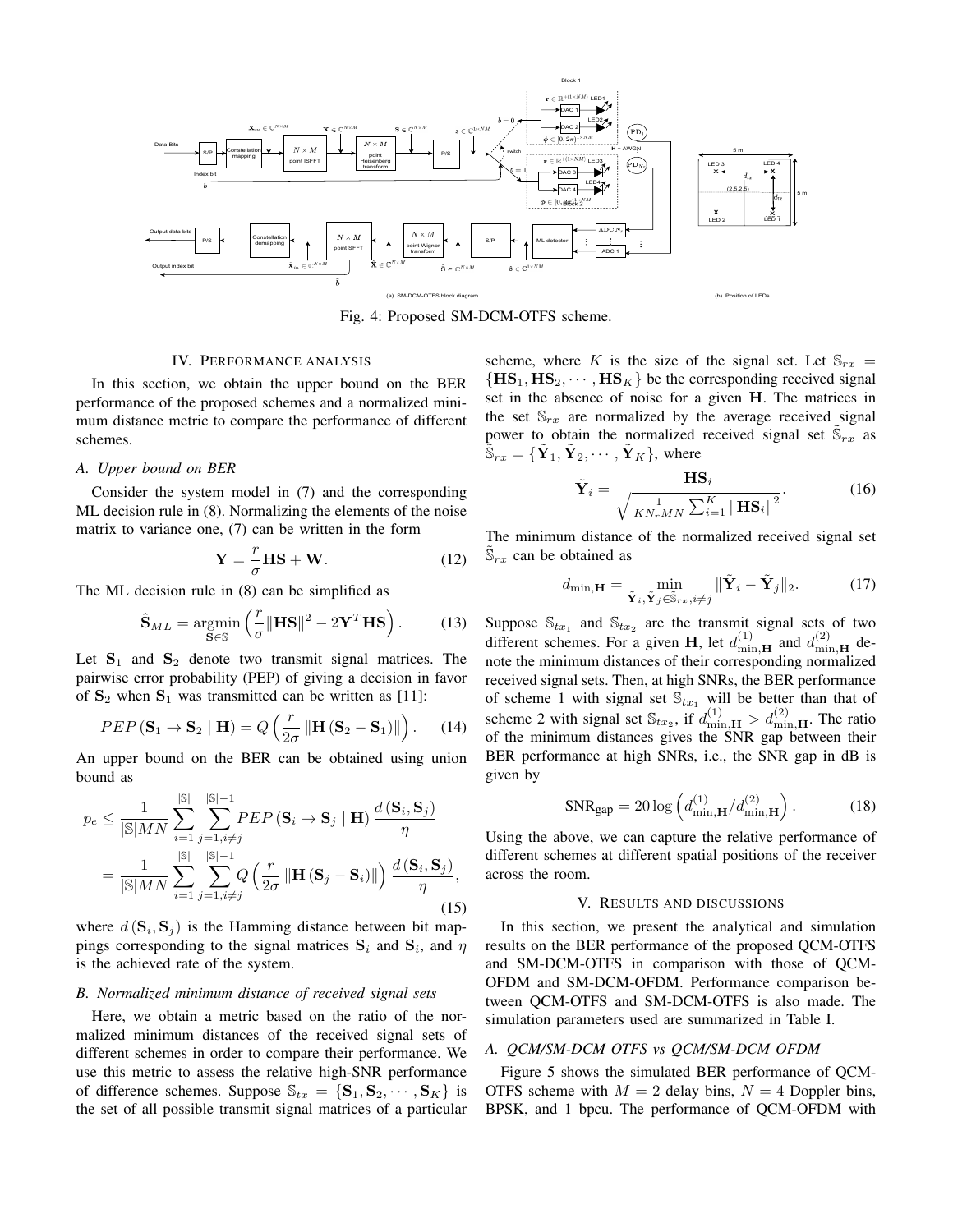| Transmitter | Height from the floor | 3m                     |
|-------------|-----------------------|------------------------|
|             | Number of LEDs, $N_t$ |                        |
|             | Elevation             | $-90^{\circ}$          |
|             | Azimuth               | $0^{\circ}$            |
|             | $\Phi_{1/2}$          | $60^{\circ}$           |
|             | Mode number, $n$      |                        |
|             | $d_{tx}$              | $\overline{1}$ m       |
| Receiver    | Height from the floor | $0.8~\mathrm{m}$       |
|             | Number of PDs, $N_r$  | 4                      |
|             | Elevation             | $90^{\circ}$           |
|             | Azimuth               | $\overline{0^{\circ}}$ |
|             | Responsivity, $r$     | $0.4$ Amps/Watt        |
|             | <b>FOV</b>            | $85^\circ$             |
|             | $d_{rx}$              | m                      |

TABLE I: System parameters used in the simulations.



Fig. 5: BER performance of QCM-OTFS ( $M = 2$ ,  $N = 4$ , BPSK, 1 bpcu) and QCM-OFDM ( $M = 8$ , BPSK, 1 bpcu) with Rx located at (2,3).

 $M = 8$ , BPSK, and 1 bpcu is also shown for comparison. The  $d_{tx}$  is 1m and the LEDs are placed as shown in Fig. 3. The receiver coordinates are  $(X_R, Y_R) = (2, 3)$ . For both the OTFS and OFDM based schemes, the corresponding analytical upper bounds on the BER are also plotted. It can be seen that the upper bound is tight at high SNRs. It is also observed that QCM-OTFS outperforms QCM-OFDM by about 22 dB at  $10^{-5}$  BER.

Figure 6 shows a similar BER performance comparison between SM-DCM-OTFS (with  $M = 2$ ,  $N = 4$ , BPSK, 1.125 bpcu) and SM-DCM-OFDM (with  $M = 8$ , BPSK, 1.125 bpcu). The  $d_{tx}$  value is 1m and the LEDs are placed as shown in Fig. 4. The receiver is located at  $(X_R, Y_R) = (2, 3)$ . Here again, it is observed that the proposed SM-DCM-OTFS outperforms SM-DCM-OFDM by about 4.5 dB at  $10^{-5}$  BER.

## *B. Spatial distribution of relative performance*

The BER performance comparisons in Figs. 5 and 6 are done for a fixed receiver location. It is clear that the channel matrix and hence the BER performance vary with receiver location. It is therefore desirable to assess the relative performance of the proposed OTFS based schemes and their OFDM counterparts at different receiver locations across the room. We make this assessment using the normalized minimum distance metric defined in Sec. IV-B. Specifically, we plot the SNR gap between two schemes defined in (18) by placing receiver



Fig. 6: BER performance of SM-DCM-OTFS ( $M = 2$ ,  $N = 4$ , BPSK, 1.125 bpcu) and SM-DCM-OFDM ( $M = 8$ , BPSK, 1.125 bpcu) Rx located at (2,3).



Fig. 7: Spatial distribution of relative normalized  $d_{\min}$  of QCM-OTFS with 1 bpcu and QCM-OFDM with 1 bpcu.

at different points at a resolution of 2.5 cm (0.8 m above the ground) across the room. The parameters used in the simulations is given in Table I.

Figure 7 shows the plot of SNR gap (in dB) between QCM-OTFS scheme and QCM-OFDM scheme with 1 bpcu at various locations of the receiver across the room. LEDs are placed as shown in Fig. 3. We observe that the SNR gap between the considered QCM-OTFS and QCM-OFDM schemes is more than 0 dB at all points across the room. This means that QCM-OTFS achieves better performance compared to QCM-OFDM across the room. In certain receiver locations, the SNR gap is observed to be in excess of 30 dB in certain receiver locations.

Figure 8 shows a similar spatial performance comparison between SM-DCM-OTFS and SM-DCM-OFDM, both having 1.125 bpcu rate. The LEDs are placed as shown in Fig. 4. We observe in Fig. 8 that there are both positive and negative values of SNR gap in dB across the room. This means that one scheme can outperform the other depending on the receiver location. A positive dB value of the SNR gap at a receiver location implies that SM-DCM-OTFS performs better in that location, while a negative dB value of the gap implies that SM-DCM-OFDM performs better. In the subfigure in Fig. 8,